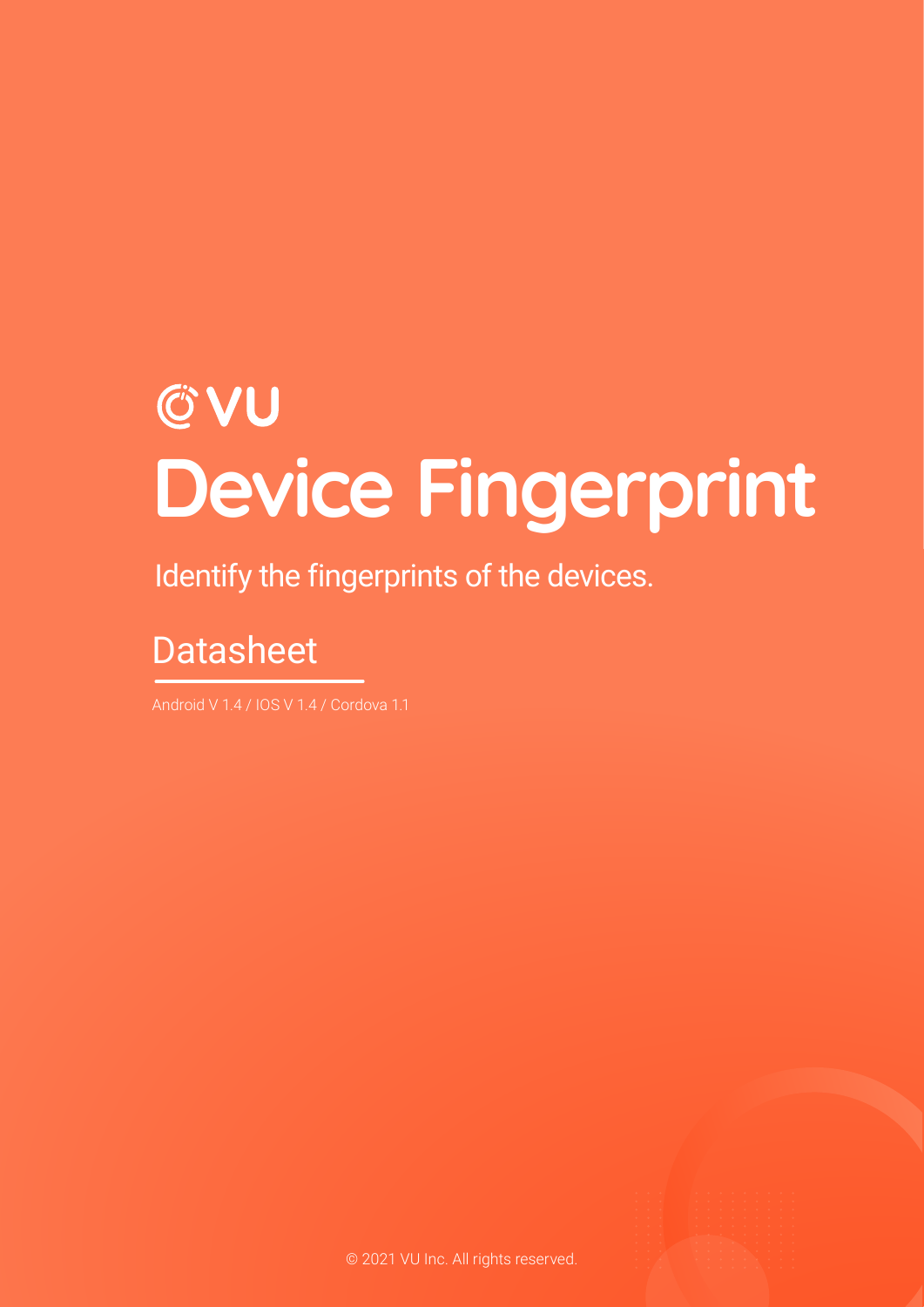

### **What is it?**

VU Device Fingerprint is a module of VU Fraud Analysis that identifies device fingerprints by collecting technical data and device properties of users who log on to an online system. It identifies authorized devices, generates rules that detect and prevent online identity the<sup>o</sup> and electronic fraud. The device fingerprint can be used to predict the likelihood of fraud, based on someone's profile information.

### **Main Function**

The main function of this module included in VU Fraud Analysis is to detect the device from which the user logged on to the system, and to obtain about 30 variables (fields can be parameterized) that, as a whole, make it unique.

The information is obtained through JavaScript or through an SDK if it is a mobile application. The device and all features obtained from it are linked to the user's account. For this reason, when accessing the system with a new device, the user has the possibility to add it as a known device, a�er having validated his identity using a two-factor authentication.

Once the device has been added and linked to the user, when such user wants to access the system again, the Device Fingerprint module compares the characteristics of that user's known device against a predefined list of rules (described later in this document), created from the VU Fraud Analysis administration console.

This process detects login variations and their impact on the similarity percentage to decide which of the following actions needs to be run:

- 1. In the case there is no variation, that is, it is identical (100 %), validate the identity.
- 2. Verify that the device is within the allowed threshold (one considered valid).
- 3. Determine if a two-factor authentication is required.
- 4. Run actions previously defined in that module, if the threshold does not exceed the minimum value set.

VUTM Device Fingerprint can be integrated into your applications through the following SDK:

- Android
- iOS
- Cordova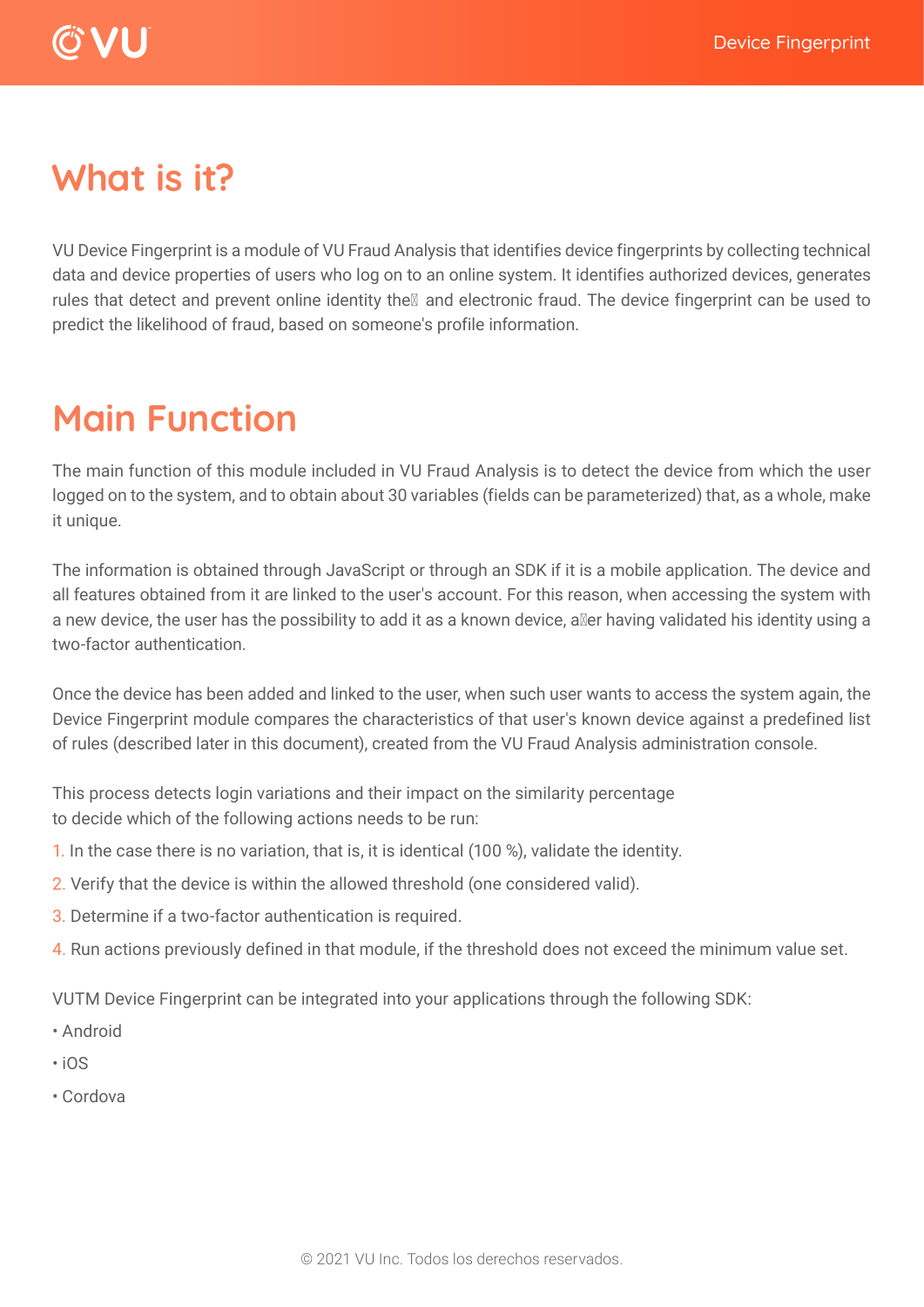

# **Plugin**

VU Device Fingerprint can be integrated into websites using JavaScript.

## **Noteworthy parameterizable fields**

Below there is a list of the parameters that can be set to create the rules and validate whether the action to be performed is fraudulent or not:

| <b>Browser Agent</b>     | Lenguage             | <b>CPU type</b>         |
|--------------------------|----------------------|-------------------------|
| <b>Color Depth</b>       | <b>Versions</b>      | <b>Operating System</b> |
| <b>Sessions</b>          | <b>Time Zone</b>     | "Donottrack" Function   |
| <b>Installed plugins</b> | <b>Local Storage</b> | <b>WebGL Driver</b>     |
| <b>Screen resolution</b> | <b>Fonts</b>         | <b>Cookies</b>          |

# **Examples of use cases**

The diagram below shows three di�erent scenarios where Fingerprint obtains the fingerprint of the user's device that wants to access the system, compares it with the user's known devices and executes previously set rules to obtain the similarity percentage and either approve the access or take the necessary actions in case the similarity percentage does not exceed the minimum value already set (explained in the section about rules herein).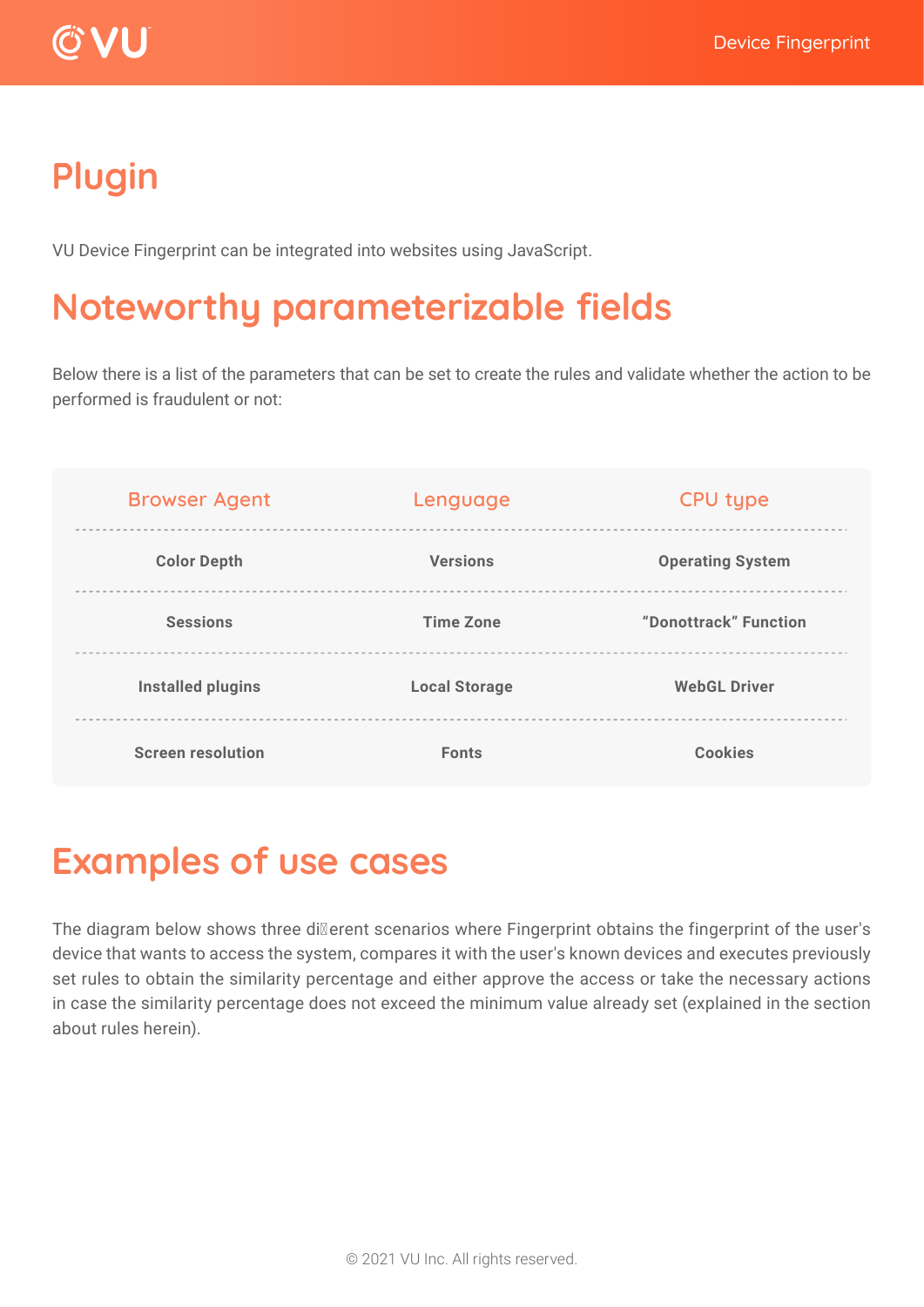



#### **Scenario 1**



#### Context:

El empleado legítimo intenta iniciar sesión para acceder a datos de la empresa desde su PC de trabajo en una oficina en el Sur de California a las 9 a.m. PST.

#### Positive authentication:

The legitimate employee passes all the validations stages mentioned in the image and the Fingerprint similarity percentage of the device is 100 % (identical to a known device) so the risk-based authentication analysis is positive, and the authentication is approved so that the user can continue with the action.

#### **Scenario 2**